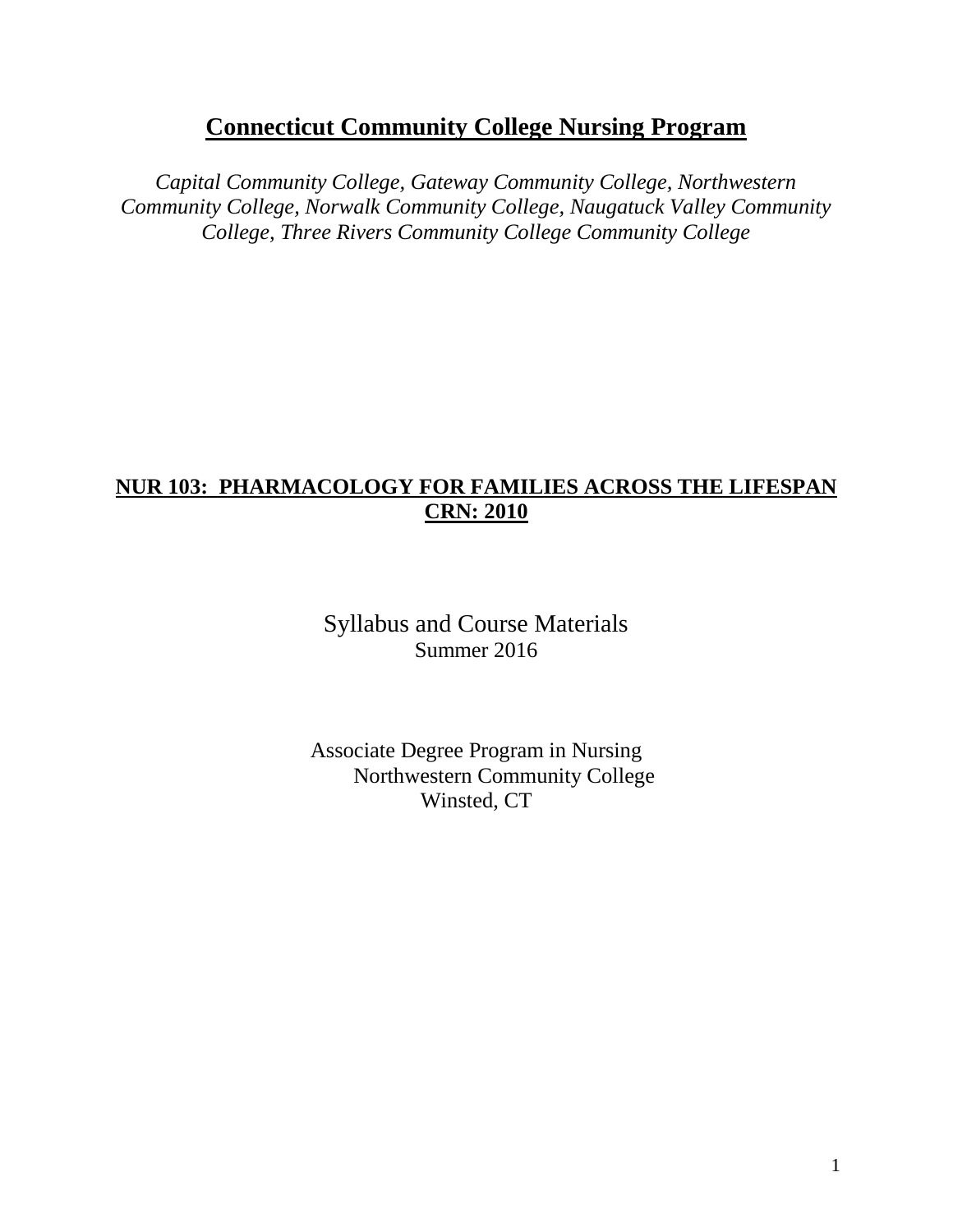## **Instructor**: **Jaclyn Vincent, RN, BSN, MSN Email: [jvincent@nwcc.commnet.edu](mailto:jvincent@nwcc.commnet.edu) or via Blackboard (preferable)**

## **Office Hours: Tuesday, 12 pm- 3 pm, FX 315**

**Course Type:** Hybrid, majority of class will be held online with (4) on ground meeting dates. All on ground meeting dates will be held from 3-4 pm in Founders Hall 101. The dates are: MAY 24<sup>th</sup>, JUNE 14<sup>th</sup>, JULY 12<sup>th</sup> and AUGUST 16<sup>th</sup>

## **Course Description**

The student will focus on the safe use, pharmacological principles, indications and nursing implications related to drug therapy when caring for individuals and families. Emphasis will be placed on medications used with perinatal, neonatal, pediatric, geriatric and peri-operative clients. The course will stress the general characteristics of selected medications and will include indications, pharmacokinetics, side effects, adverse effects, contraindications, administration, nursing implications across the lifespan, client education and relationship to prior learning.

## **Course Overview**

The course is divided over 12 weeks. There will be 3 at home, online exams. These exams are to be completed independently, but you are able to use PME and any other resources you find valuable. The exams are not cumulative and will cover the information covered since the last exam. There is a large amount of material to be covered in this course and as a result, a large amount of reading. Please try to stay current with the readings and topics covered. I will try to stress to you what I feel to be the most important information to know.

## **Number of Credits:** 1 credits

## **Prerequisites**

NUR\*101: Introduction to Nursing Practice; BIO\*235: Microbiology; PSY 111: General Psychology

## **Course Corequisite**

NUR\*102: Family Health Nursing; PSY\*201: Life Span; SOC\* 101: Principles of Sociology

## **Required Learning Resources**

1. *Pharmacology Made Easy 3.0*, ATI Testing

## **Suggested Learning Resources**

- 1. Lehne, Pharmacology for Nursing Care, (9th edition) Saunders, 2015 ISBN:978-0323321907
- 2. Study Guide to accompany Lehne textbook for  $9<sup>th</sup>$  edition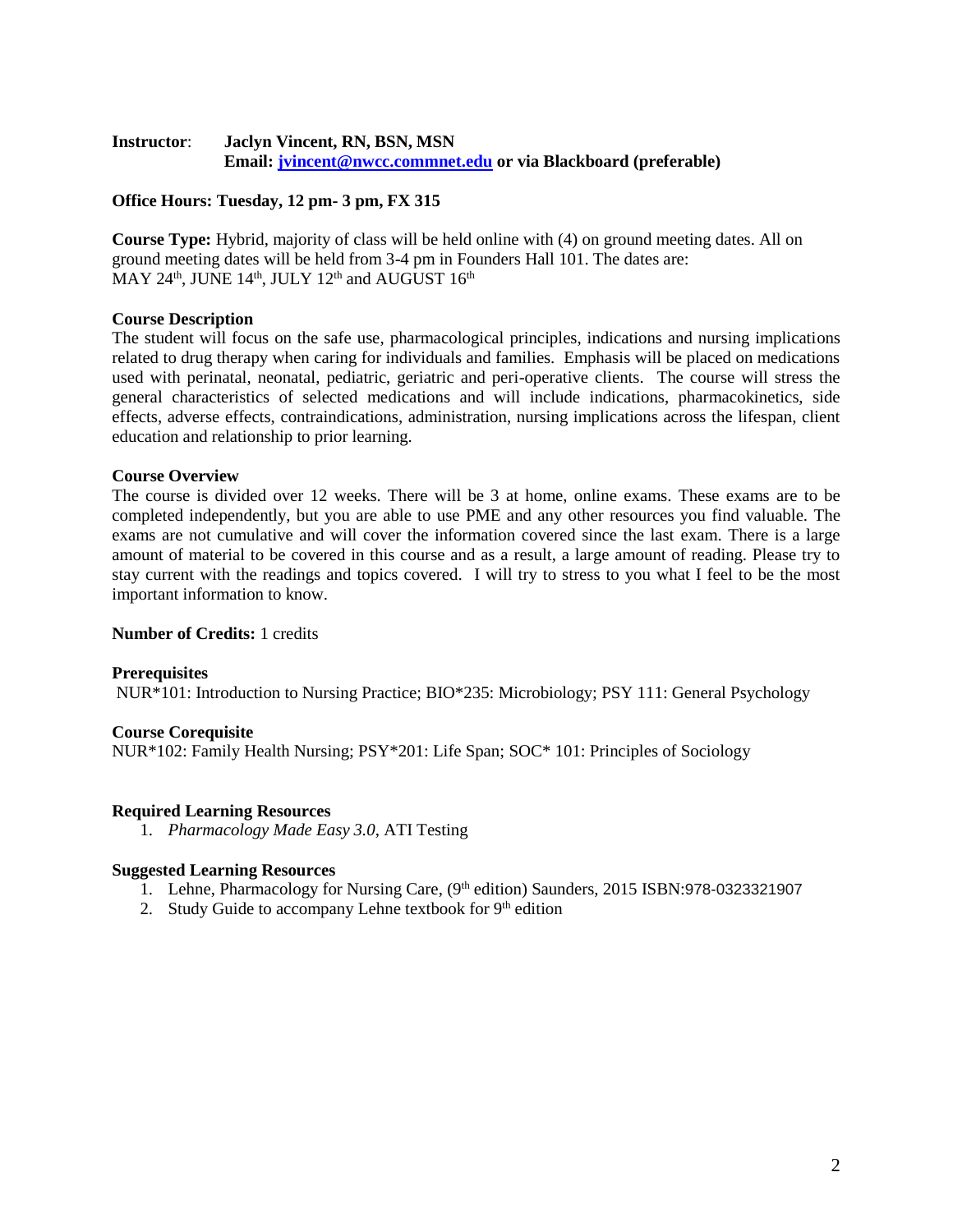## **Learning Outcomes**

At the end of this course the student will be able to:

- 1. Integrate pharmacological principles as they relate to holistic and clinical medication application when caring for a client with obstetrical, geriatric, pediatric, psychiatric, peri-operative, gynecological, genitourinary, and orthopedic conditions.
- 2. Apply the nursing process to drug theory as it relates to clients with obstetrical, geriatric, pediatric, psychiatric, peri-operative, gynecological, genitourinary, and orthopedic conditions.
- 3. Describe safe and competent medication administration as it relates to clients with obstetrical, pediatric, geriatric, psychiatric, peri- operative, gynecological, genitourinary, and orthopedic conditions.
- 4. Interpret cultural and individual awareness when tailoring drug therapy to clients with obstetrical, pediatric, geriatric, psychiatric, peri-operative, gynecological, genitourinary, and orthopedic conditions.
- 6. Differentiate the roles of the multidisciplinary health team members when implementing a pharmacological plan of care for clients with obstetrical, pediatric, geriatric, psychiatric, perioperative, gynecological, genitourinary, and orthopedic conditions
- 7. Analyze the legal-ethical implications of medication administration related to clients with obstetrical, pediatric, geriatric, psychiatric, peri-operative, gynecological, genitourinary, and orthopedic conditions.
- 1. Examine the professional role of the nurse in medication administration for clients with obstetrical, pediatric, child/adolescence psychiatric, pre-post operative, gynecological, genitourinary, or orthopedic conditions.

## **Instructional Methodology**

The majority of your learning in this course will be done independently through online learning modu. There will be a weekly power point posted that will support the material covered in the PME assignment. During our (4) meetings throughout the semester, we will review the information that is seen as being "most important." I strongly encourage you to utilize the discussion board on blackboard in addition to ensuring you ask any questions that you may have as we progress through the assigned material.

## **Associate Degree Program Philosophy**

The Associate Degree Nursing Program supports the mission of the Connecticut Community College System and is committed to the educational preparation of safe, competent, entry-level practitioners of nursing. This is accomplished through a dynamic educational experience involving active and diverse learning processes. Program graduates are prepared to assume the multi-faceted role of the professional nurse which includes planning and provision of care, client advocacy, communication, teaching, and managing human, physical, financial and technological resources. Graduates must possess the ability to recognize and respond to current trends and issues while upholding standards of care through life-long learning.

The faculty believes nursing is a dynamic profession that incorporates evidenced-based theory and skills required for safe practice. Nursing practice integrates the art and science of nursing with theoretical principles from the natural, social, behavioral, biological, and physical sciences.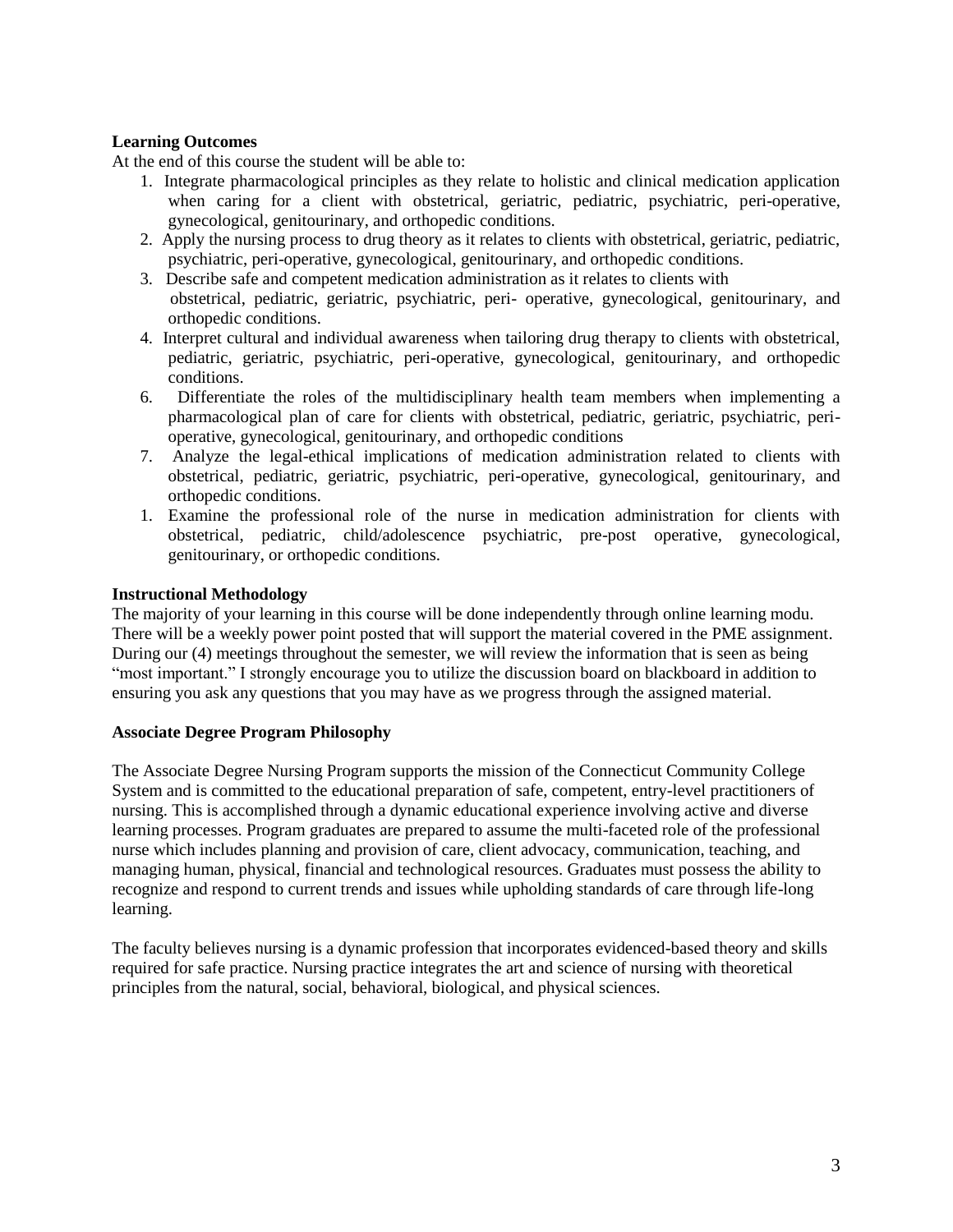#### **Grading System**

| <b>Letter Grade</b> | <b>Numerical Equivalent</b> |
|---------------------|-----------------------------|
| A                   | 93-100                      |
| $A-$                | 90-92                       |
| $B+$                | 87-89                       |
| B                   | 83-86                       |
| $B -$               | 80-82                       |
| $C+$                | 77-79                       |
| $\mathcal{C}$       | 74-76                       |
| $C-$                | 70-73                       |
| $D+$                | 67-69                       |
| D                   | 64-66                       |
| F                   | $60 - 63$                   |

#### **Rounding of Grades**

Grades will be computed to the second decimal point and at the end of the course will be rounded once to a whole number for the final course grade. A grade at or above .50 will be rounded up to the next whole number; any grade at or below .49 will be rounded down to the whole number. Example:

Final grade=  $73.45 = 73 = C$ - The student fails the course Final grade=  $73.50 = 74 = C$  The student passes the course

#### **Grading**

| Non-Cumulative, At Home Exams (3)         | 75% |
|-------------------------------------------|-----|
| End of the Semester Cumulative Assignment | 15% |
| Peer Reviewed Medication Teaching Project | 10% |

### *Exams*

Three (3) non-cumulative at home exams will be given throughout the semester. It is expected that your work is completed independently, but you are free to use whatever resources are available to you. The exams will be due on the assigned Tuesdays by 9 am. They will be made available to you on the preceding Friday at 3 pm. The exams will be completed via Blackboard and will be timed. You will have 75 minutes to complete a 50 question exam.

DUE JUNE 21st, JULY 19th & AUGUST 9th

#### *End of the Semester Cumulative Assignment*

A packet of 75 NCLEX style questions (covering all content reviewed during the semester) will be provided for you towards the end of the semester. During our last on-ground meeting of the semester you will have an opportunity to review your answers with your peers and after handing the assignment in, we will review the answers in class.

WILL BE AVAILABLE JULY 26<sup>th</sup> DUE AUGUST 16th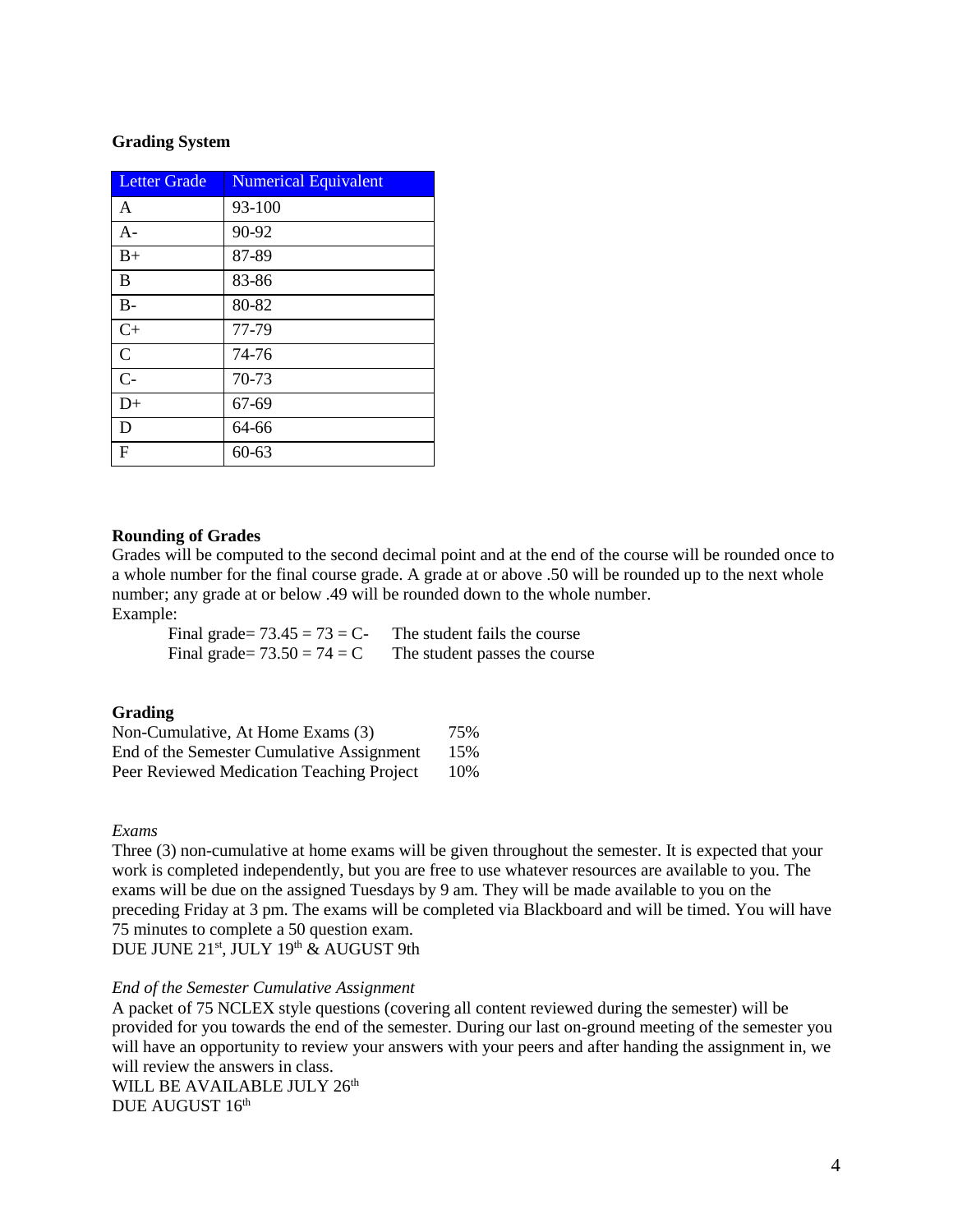## *Peer Reviewed Medication Teaching Project*

During the specific on-ground date, each student will present a 15 minute teaching presentation on the medication of their choice (one that we reviewed during the semester). Along with the presentation, a pamphlet should be prepared that could be provided to the patient outlining important education points. Using the attached grading tool, these projects will be peer graded. All information used must be referenced using APA format. DUE JULY 12<sup>th</sup>

## **Northwestern Community College Policies:**

*Plagiarism***:** Plagiarism and Academic Dishonesty are not tolerated at Northwestern Connecticut Community College. Violators of this policy will be subject to sanctions ranging from failure of the assignment (receiving a zero), failing the course, being removed/expelled from the program and/or the College. Please refer to your "Student Handbook" under "Policy on Student Rights," the Section entitled "Student Discipline," or the College catalog for additional information.

*Americans with Disabilities Act (ADA):*The College will make reasonable accommodations for persons with documented learning, physical, or psychiatric disabilities. Students should notify Dr. Christine Woodcock, the Counselor for Students with Disabilities. She is located at Green Woods Hall, in the Center for Student Development. Her phone number is 860-738-6318 and her email is [cwoodcock@nwcc.edu.](mailto:cwoodcock@nwcc.edu)

*School Cancellations***:** If snowy or icy driving conditions cause the postponement or cancellation of classes, announcements will be made on local radio and television stations and posted on the College's website at [www.nwcc.edu.](http://www.nwcc.edu/) Students may also call the College directly at **(860) 738-6464** to hear a recorded message concerning any inclement weather closings. Students are urged to exercise their own judgment if road conditions in their localities are hazardous.

*Use of Electronic Devices***:** Some course content as presented in Blackboard Learn is not fully supported on mobile devices at this time. While mobile devices provide convenient access to check in and read information about your courses, they should not be used to perform work such as taking tests, quizzes, completing assignments, or submitting substantive discussion posts.

*Sexual Assault and Intimate Partner Violence Resource Team*: NCCC is committed to creating a community that is safe and supportive of people of all gender and sexual identities. This pertains to the entire campus community, whether on ground or virtual, students, faculty, or staff.

Sexual assault and intimate partner violence is an affront to our national conscience, and one we cannot ignore. It is our hope that no one within our campus community will become a victim of these crimes. However, if it occurs, NCCC has created the SART Team - Sexual Assault and Intimate Partner Violence Resource Team - to meet the victim's needs.

SART is a campus and community based team that is fully trained to provide trauma-informed compassionate service and referrals for comprehensive care. The team works in partnership with The Susan B. Anthony Project to extend services 24 hours a day, 7 days a week throughout the year.

The NCCC team members are:

| Ruth Gonzalez, Ph.D. | 860-738-6315 | Green Woods Hall Room 207 |
|----------------------|--------------|---------------------------|
| Susan Berg           | 860-738-6342 | Green Woods Hall Room 223 |
| Kathleen Chapman     | 860-738-6344 | Green Woods Hall Room 110 |
| Michael Emanuel      | 860-738-6389 | Founders Annex Room 308   |
| Robin Orlomoski      | 860-738-6416 | Business Office Room 201  |